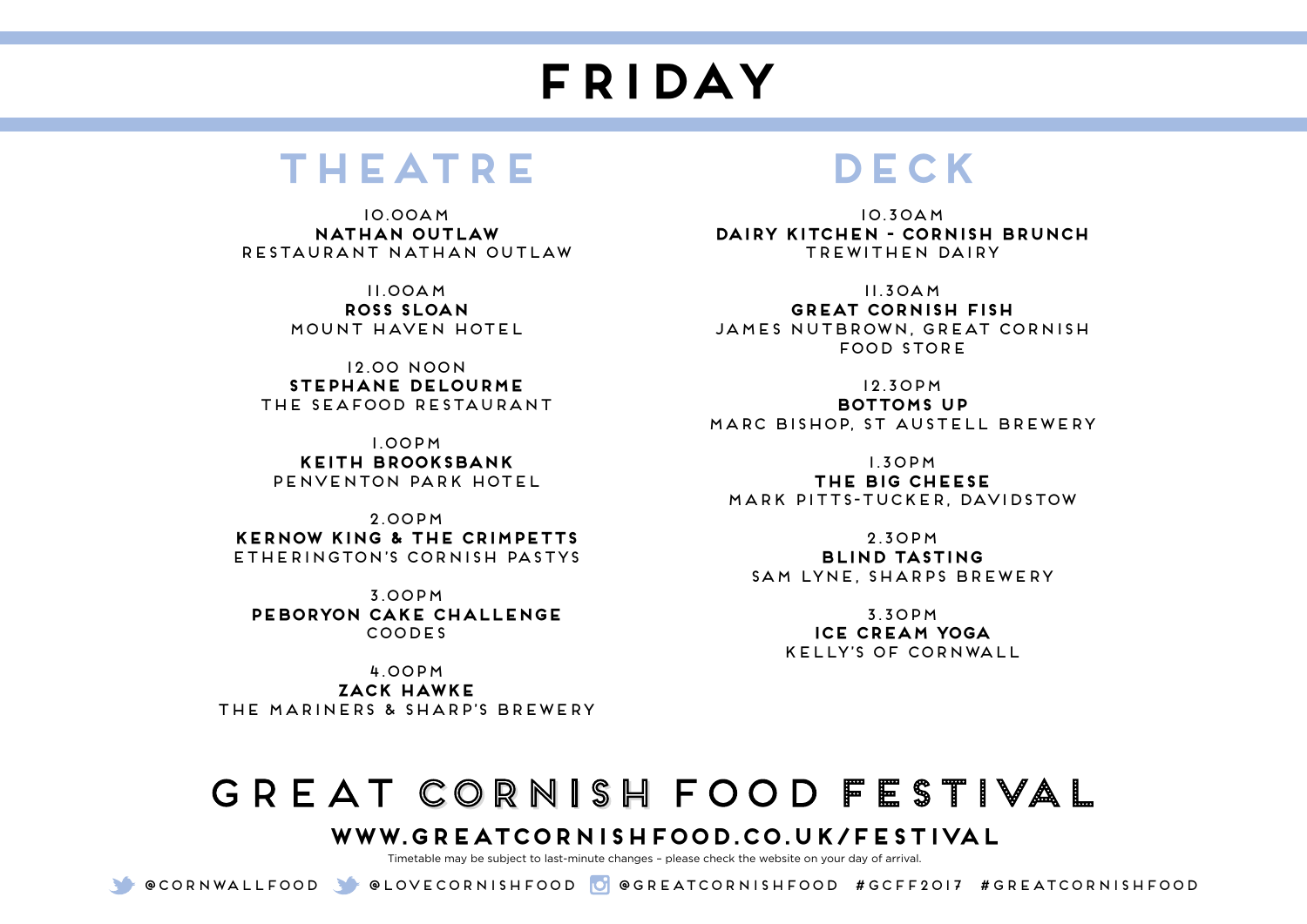# **SATURDAY**

#### **Theatre**

10.30am **Guy Owen**  Idle Rocks

11.30am **Rodda's with Baker Tom** Perfect Bread with Perfect Farmhouse Butter

12.30pm **Nik Tinney**  Great Cornish Food Store

> 1.30pm **Tom Hunter** THE SCARLET

2.30pm **Nick Hemming** The Heron Inn

3.30pm **Sean O'Neill & Dan Cox** Good Earth Growers & Crocadon Farm

## **DECK**

10.30am **Great Cornish meat** Paul Livesey, Great Cornish Food Store

11.30am **The Crimpetts** Etherington's Cornish Pastys

12.30pm **Seafood Masterclass** Nick Evans, Steins Cookery School

1.30pm

**Wine Wisdom** Emma Clunie, Polgoon

2.30pm **Freerange Chef** Sanjay Kumar, St Austell Brewery

3.30pm **Cooking With Ice Cream** James Strawbridge, Kelly's of Cornwall

4.30pm **Cake decorating** Marion Symonds, Portreath Bakery

## GREAT CORNISH FOOD FESTIVAL

#### **www.greatcornishfood.co.uk/festival**

Timetable may be subject to last-minute changes – please check the website on your day of arrival.

@Cornwallfood @loveCornishfood @greatcornishfood #GCFF2017 #GREATCORNISHFOOD